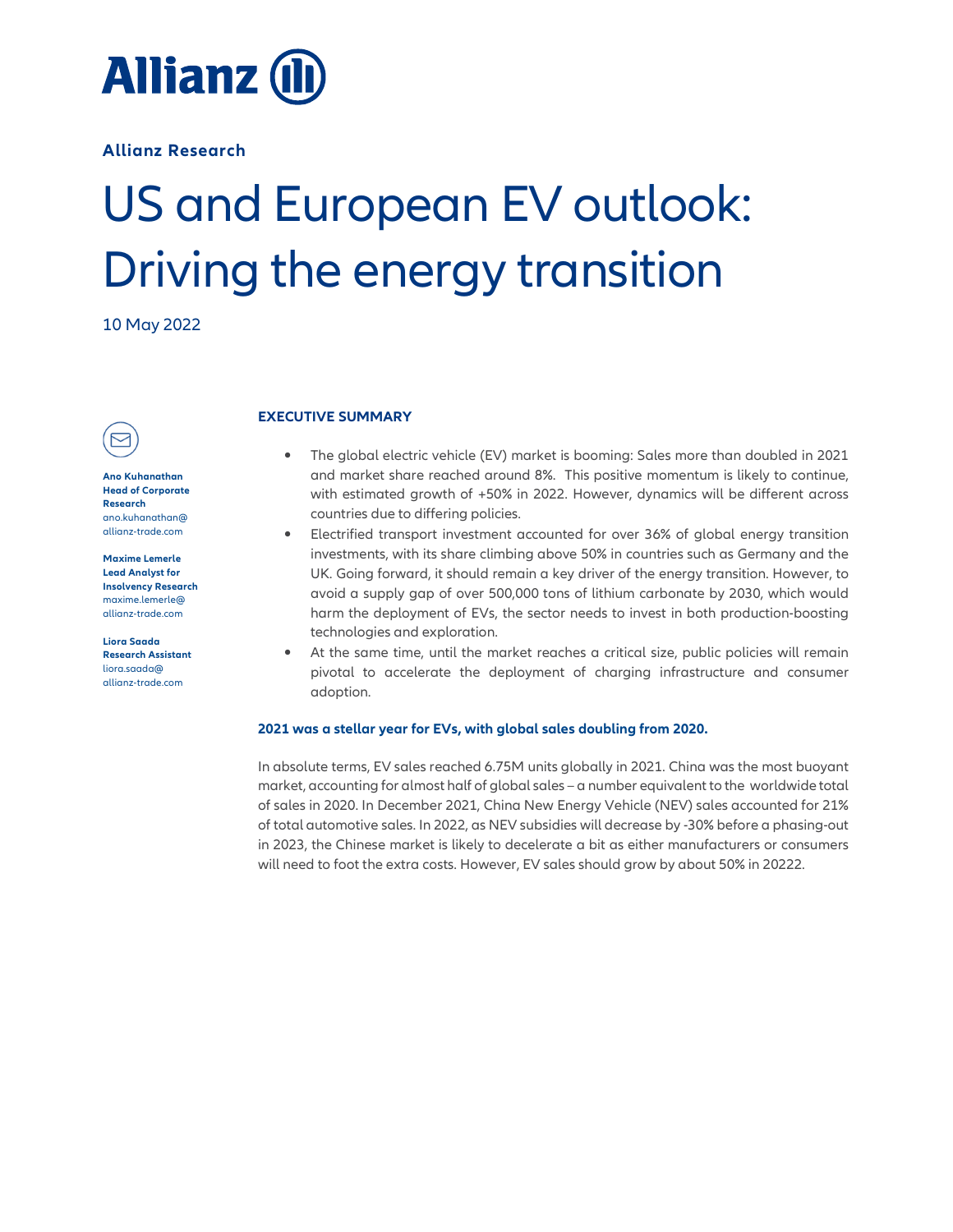#### Figure 1 - Global electric vehicle sales



#### *Sources: EV-Volumes, Allianz Research*

In Europe, sales have also risen sharply: in December 2021, EVs accounted for a staggering 29% of market share. As generous subsidies will remain in place this year and probably beyond, we expect EV sales to grow by about +60% in 2022. In the US, sales doubled in 2021 but volumes remain low (about 600,000 units, up from 300,000) and the market share of EVs stood at about 4% in 2021 - much lower than in Europe and China. Sales should continue to grow by about +50% in 2022 and 2023. Although we could have a positive surprise in the US. 2022 could be a breakthrough year if the Build Back Better plan is eventually passed. With subsidies of up to USD12,500 on EV purchases, the plan could be a game-changer for the market in the US.

Commercial EVs and e-buses are segments that are yet to take off; despite growing in double digits, volumes remain very limited. Most electric bus sales still take place only in China, with other countries still lagging behind.

#### **Despite the strong sales growth, charging infrastructure investment is still sluggish.**

In 2021, global EV-related spending (vehicles and charging) grew by over +75%. While in previous years, they represented a small fraction of global investments in the energy transition, in 2021 they accounted for over 36% of total investment, with investment in renewable energy accounting for about half. In some European countries, such as Germany and the UK, electrified transport investments accounted for over 50% of total energy transition investments. We expect electrified transport to remain a key component of energy-transition investments in the coming years. However, these investments are strongly skewed towards the purchase of new vehicles (see Figure 2) and investments in charging – both public charging and home charging – need to pick up in order to sustain the transition. For instance, in the EU, there were about 230,000 public charging stations in 2021; this is barely one station for every 10 EVs sold just in 2021. As recently as in 2014, the EU stated that there should be a maximum of 10 EVs per public charging station within the area and it has a target of over 1mn stations by 2025. This underscores the steep road ahead.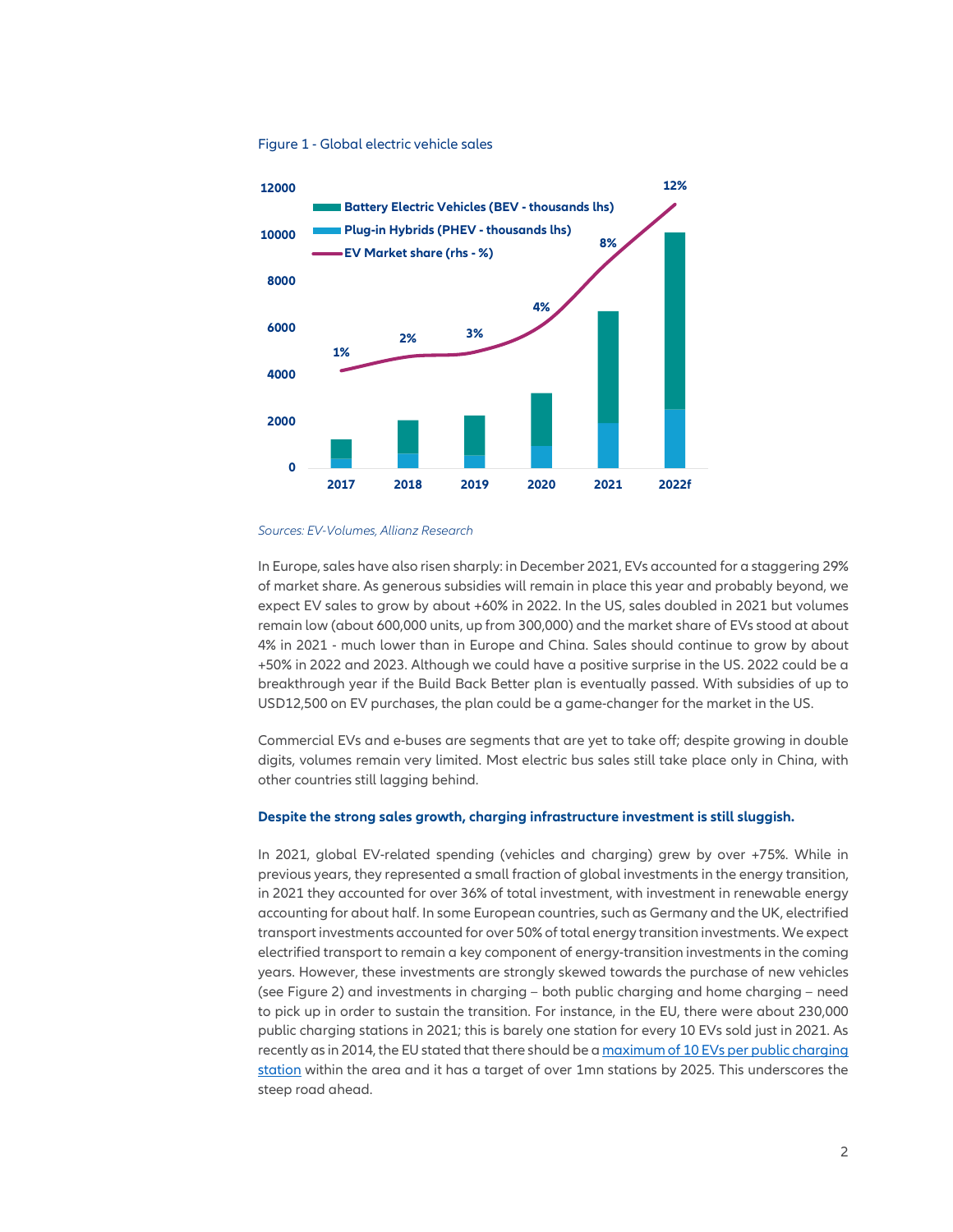## Figure 2 – Global electrified transport investments (USD bn)



#### *Sources: Bloomberg NEF, Allianz Research*

In addition, the sector needs to ramp up investments to address the limited supply of lithium – a key commodity in traction batteries. With stellar growth in EVs, demand for lithium has surged: while lithium demand for batteries accounted for about just a quarter of total demand in the early 2010s, it is expected to represent 95% by 2030. As EVs are expected to account for about 50% of light vehicle sales by 2030, with over 50mn cars sold annually by then, the supply of lithium will have to keep up. The supply increased by almost a third between 2020 and 2021, and 90% of it came from just three countries (i.e. China, Australia and Chile). According to current estimates and the projected rise in EV demand, the global economy could face a supply gap of over 500,000 tons by 2030 based on currently known reserves (see Figure 3).

To go the distance on EVs, two levers need to be pushed to increase production: (i) investing in new technologies (e.g. direct lithium extraction) and (ii) increasing exploration.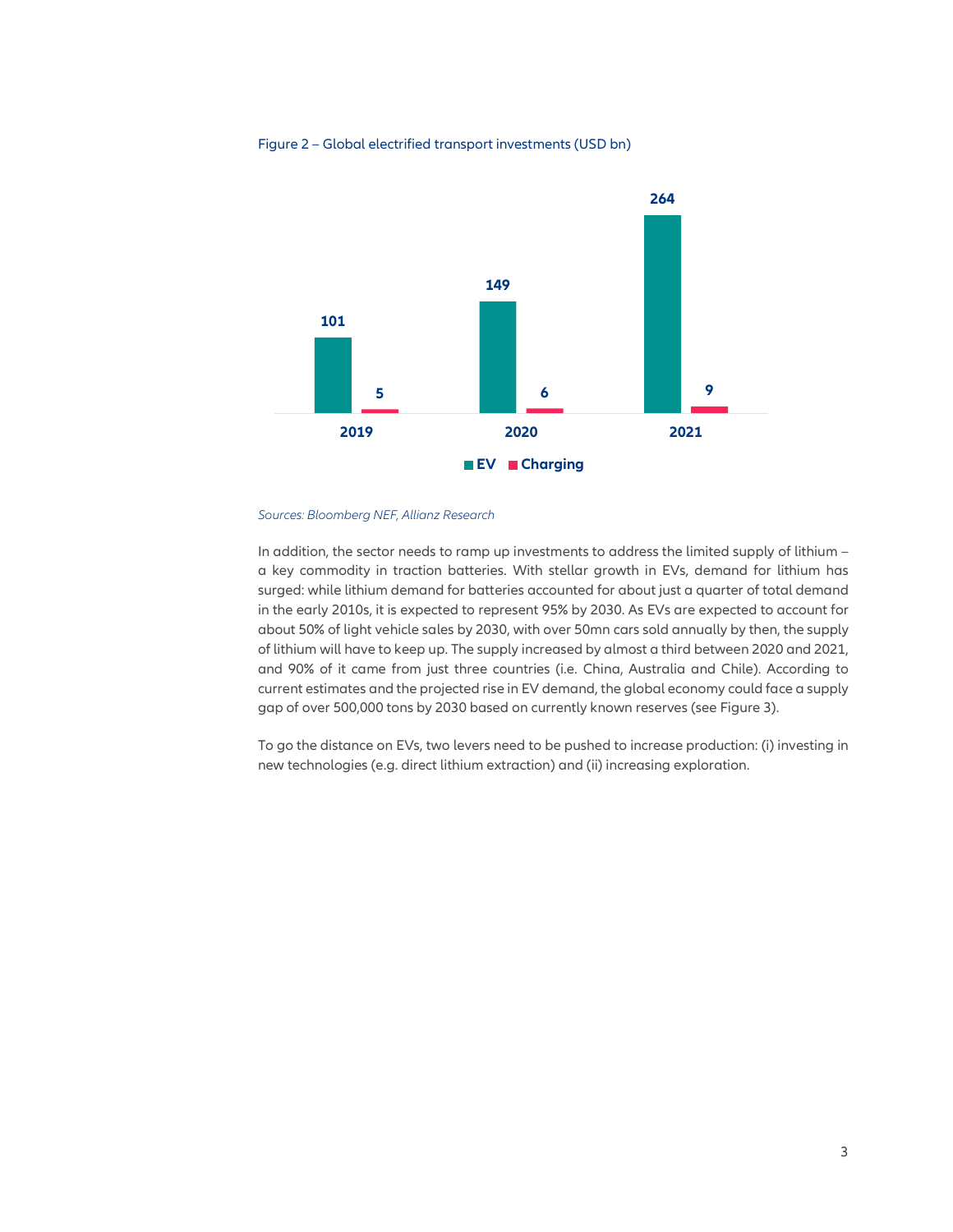



*Sources: MineSpans, McKinsey, Allianz Research*

#### **The regulatory push needs to address lingering issues.**

Policymakers are well aware that transport is a key sector for greening economies. Many national and regional governments have already penciled in dates for the phasing-out of internal combustion engine sales (e.g. from 2030 to 2040 for most European countries, 2035 for Canada and the states of New York and California etc.). In addition, over a third of the recent US infrastructure plan was designed to fund the greening of the transportation sector through subsidies. And the EU Fit for 55 legislation aims at cutting the cord between the transport sector and fossil-fuel dependence, emphasizing the use of cleaner, emission-free technologies and alternative fuels.

Nevertheless, there remains a sizable funding gap. Our previous research has shown that although about EUR13.4bn per year would be dedicated for charging infrastructure across the EU-27, this is not enough to meet the EU's aspirations to limit global warming to  $1.5^{\circ}C^{1}$ . An additional EUR4bn per year through 2030 will be needed.

Governments also have a role to play in addressing two of the biggest concerns for consumers: charging infrastructure and costs (see Figure 4). In particular, they need to address three key issues: (i) reducing the regulatory burden to accelerate approvals of permits to build chargers, (ii) upgrading the electrical grid to cope with new demand and (iii) alleviating costs as a 350-

<sup>1</sup> *See our report Transport in a zero-carbon EU: Pathways and opportunities.*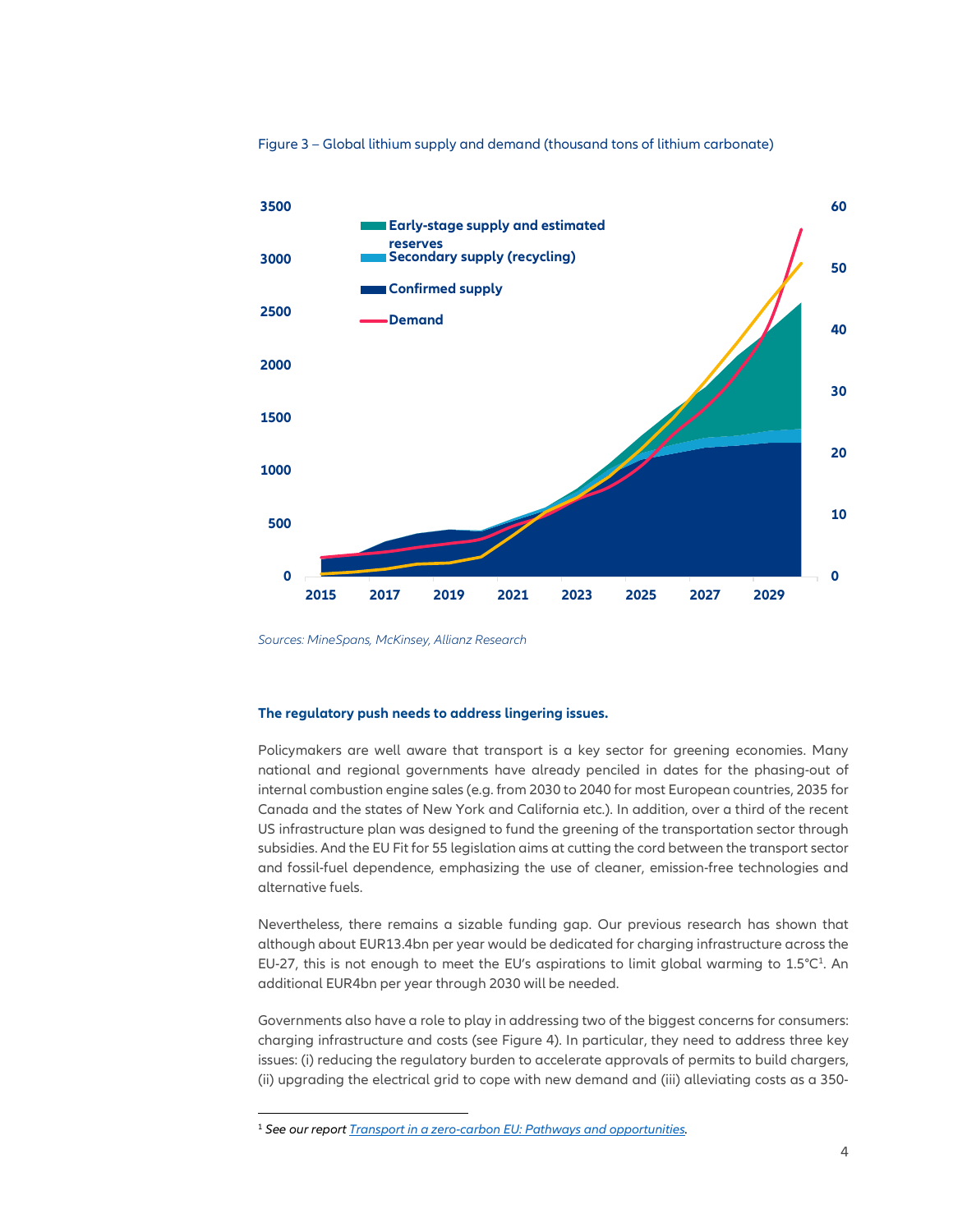kilowatt (kW) charger can cost over EUR100,000 in Europe. Overall, public policy will remain pivotal in the coming years until the market reaches a critical size.





*Sources: Alix Partners, Allianz Research*